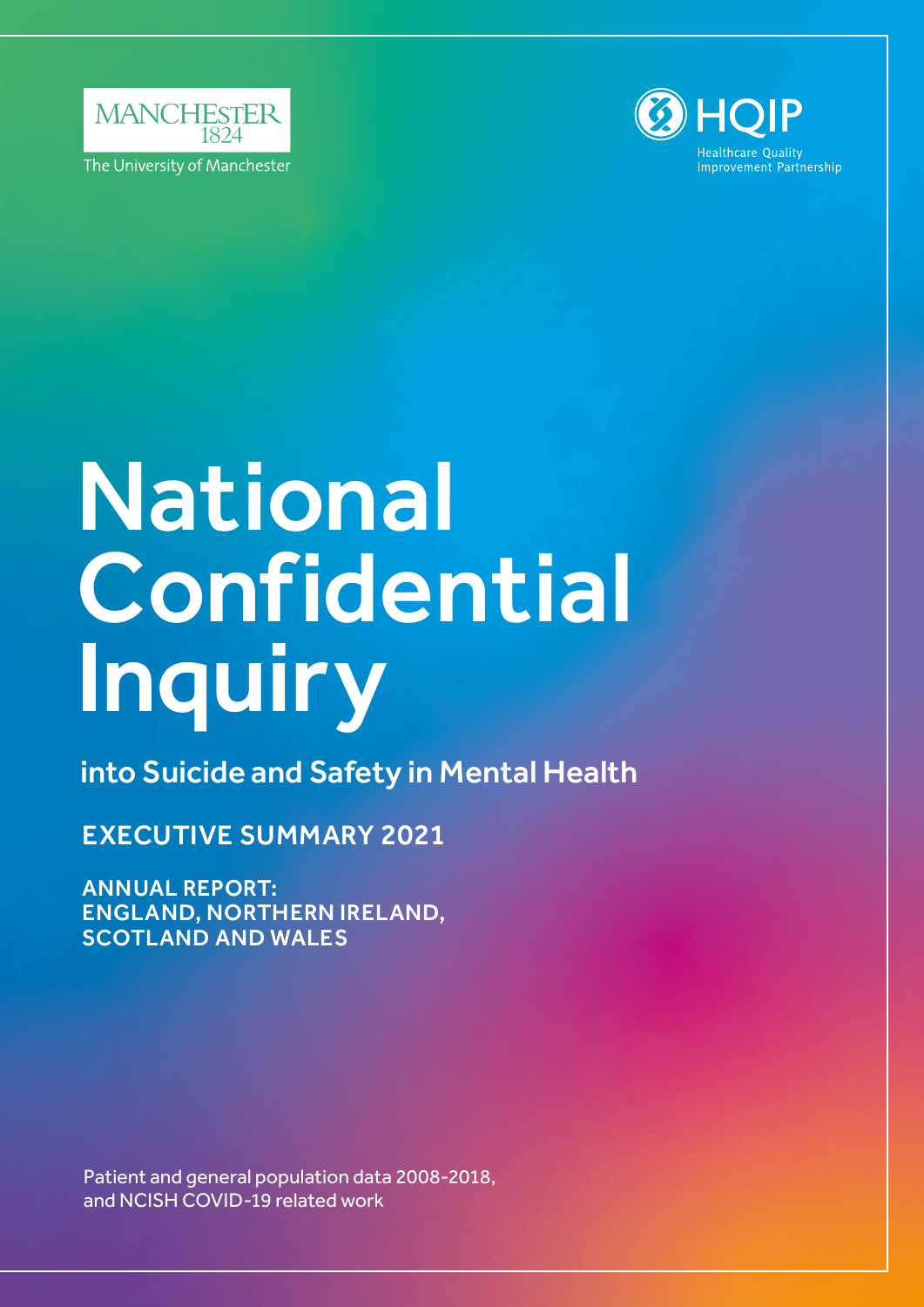# NCISH is commissioned by the Healthcare Quality Improvement Partnership (HQIP)

|                             |                                                                                                                                                                                                                                                                                                                                                                         | The Healthcare Quality Improvement Partnership (HQIP) is led by a consortium of the<br>Academy of Medical Royal Colleges, the Royal College of Nursing, and National Voices.<br>Its aim is to promote quality improvement in patient outcomes, and in particular, to<br>increase the impact that clinical audit, outcome review programmes and registries have<br>on healthcare quality in England and Wales. HQIP holds the contract to commission,<br>manage, and develop the National Clinical Audit and Patient Outcomes Programme<br>(NCAPOP), comprising around 40 projects covering care provided to people with a wide<br>range of medical, surgical and mental health conditions. The programme is funded by<br>NHS England and NHS Improvement, the Welsh Government and, with some individual<br>projects, other devolved administrations, and crown dependencies.<br>More detailed information can be found at: www.hqip.org.uk/national-programmes |
|-----------------------------|-------------------------------------------------------------------------------------------------------------------------------------------------------------------------------------------------------------------------------------------------------------------------------------------------------------------------------------------------------------------------|-----------------------------------------------------------------------------------------------------------------------------------------------------------------------------------------------------------------------------------------------------------------------------------------------------------------------------------------------------------------------------------------------------------------------------------------------------------------------------------------------------------------------------------------------------------------------------------------------------------------------------------------------------------------------------------------------------------------------------------------------------------------------------------------------------------------------------------------------------------------------------------------------------------------------------------------------------------------|
|                             |                                                                                                                                                                                                                                                                                                                                                                         | Copyright © [2021] Healthcare Quality Improvement Partnership (HQIP).                                                                                                                                                                                                                                                                                                                                                                                                                                                                                                                                                                                                                                                                                                                                                                                                                                                                                           |
| Please cite this report as: |                                                                                                                                                                                                                                                                                                                                                                         | The National Confidential Inquiry into Suicide and Safety in Mental Health. Annual<br>Report: England, Northern Ireland, Scotland and Wales. 2021. University of Manchester.                                                                                                                                                                                                                                                                                                                                                                                                                                                                                                                                                                                                                                                                                                                                                                                    |
| <b>Report authors:</b>      | <b>Louis Appleby, FRCPsych</b><br>Nav Kapur, FRCPsych<br>Jenny Shaw, FRCPsych<br><b>Pauline Turnbull, PhD</b><br><b>Isabelle M Hunt, PhD</b><br>Saied Ibrahim, PhD<br>Lana Bojanić, MSc<br><b>Alison Baird, PhD</b><br>Cathryn Rodway, MA<br><b>Su-Gwan Tham, MRes</b><br>Jane Graney, MSc<br><b>Nicola Richards, MSc</b><br>James Burns, BA<br>And all staff at NCISH: | <b>Director</b><br><b>Head of Suicide Research</b><br>Head of Homicide Research<br>Project Director<br><b>Research Fellow</b><br><b>Research Fellow</b><br><b>Research Assistant</b><br><b>Research Associate</b><br>Programme Manager and Research Associate<br><b>Research Associate</b><br><b>Research Nurse</b><br><b>Research Assistant</b><br><b>Administration Manager</b><br>Rebecca Lowe, Philip Stones, Julie Hall, Huma Daud.                                                                                                                                                                                                                                                                                                                                                                                                                                                                                                                        |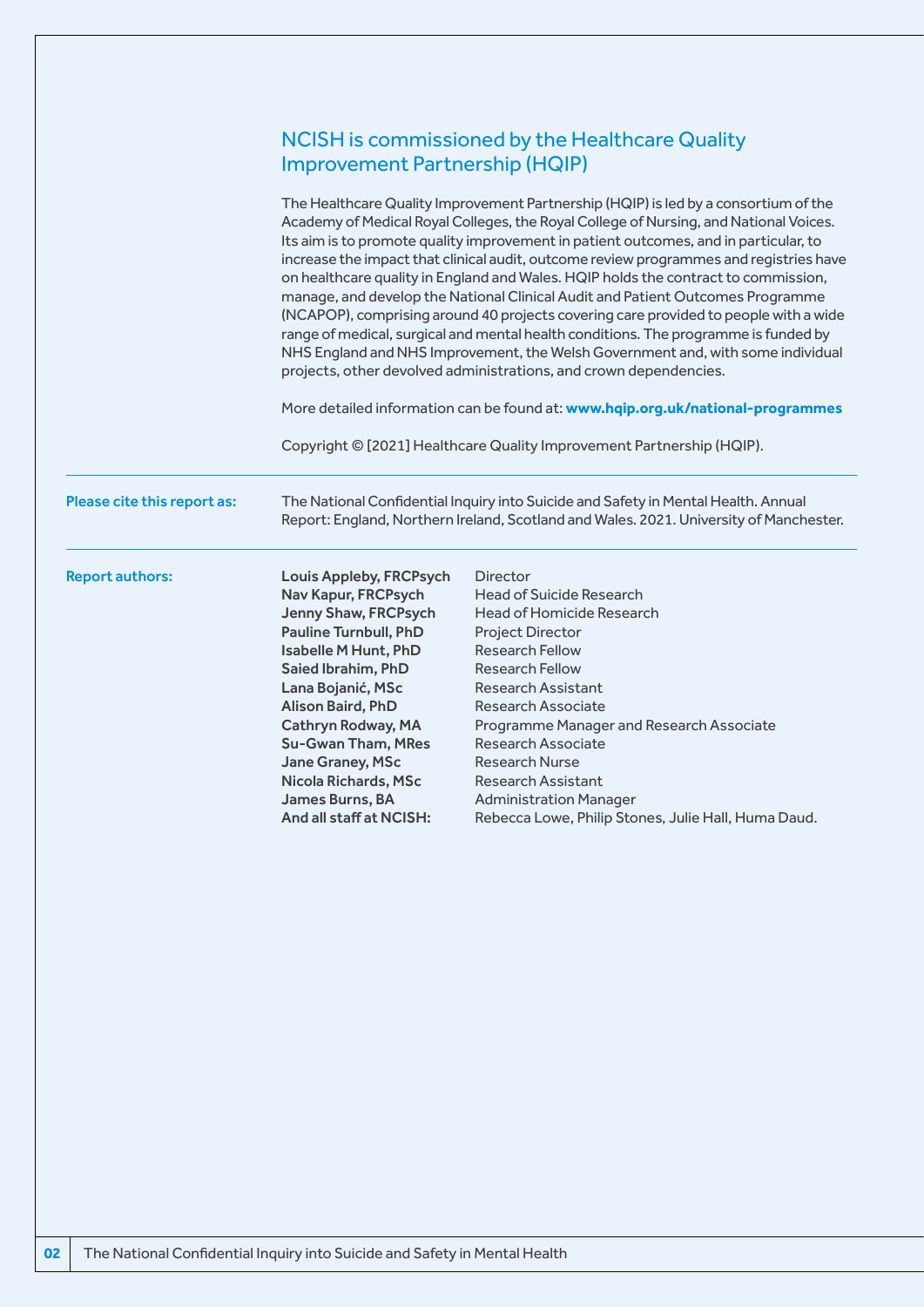| <b>Service users and patients</b> | For many people with mental ill-health the pandemic has brought new stresses and<br>disruption to daily life and the availability of care. In our work on patient safety we will<br>continue to listen to their experiences and to reflect these back to services. In such<br>difficult times we want to acknowledge the contribution of experts by experience<br>throughout our work programme.                 |
|-----------------------------------|------------------------------------------------------------------------------------------------------------------------------------------------------------------------------------------------------------------------------------------------------------------------------------------------------------------------------------------------------------------------------------------------------------------|
| <b>Mental health staff</b>        | This has been a gruelling period for all health staff, including those in mental health<br>services. We would like to thank clinical and social care staff for continuing to support<br>our work during the pandemic. The need to strengthen our suicide prevention effort<br>is as great as ever. The cooperation from staff remains invaluable.                                                                |
| This report                       | COVID-19 is dominating care across the NHS. Some of those most affected by the<br>pandemic - young people, ethnic minorities, people who live alone - have also been<br>a concern in suicide prevention. Their mental health will be an important feature of<br>society's recovery. In this report we do not yet have data from 2020 but our findings<br>highlight key issues in patient safety in these groups. |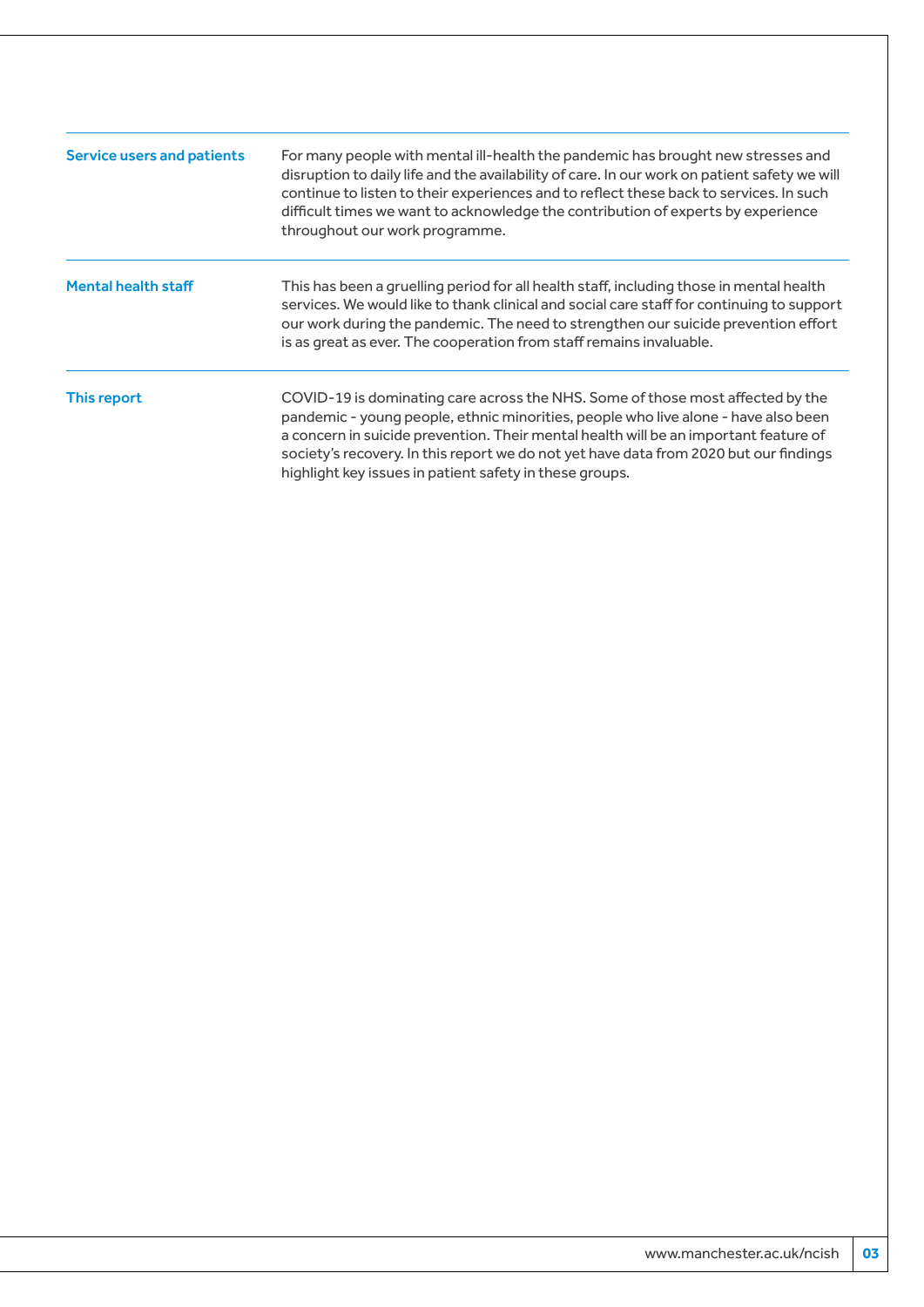## EXECUTIVE SUMMARY

| <b>Introduction</b>                | The 2021 annual report from the National Confidential Inquiry into Suicide and<br>Safety in Mental Health (NCISH) provides findings relating to people who died<br>by suicide between 2008 and 2018 across all UK countries. Additional findings<br>are presented on the number of people under mental health care who have been<br>convicted of homicide, and those in the general population.                                                                                                                                                                                                                                                                                                                                                                                                                                                                                                                                                          |
|------------------------------------|----------------------------------------------------------------------------------------------------------------------------------------------------------------------------------------------------------------------------------------------------------------------------------------------------------------------------------------------------------------------------------------------------------------------------------------------------------------------------------------------------------------------------------------------------------------------------------------------------------------------------------------------------------------------------------------------------------------------------------------------------------------------------------------------------------------------------------------------------------------------------------------------------------------------------------------------------------|
|                                    | The NCISH database includes a national case series of suicide by patients under<br>the care of mental health services over more than 20 years. The current suicide<br>database stands at over 144,000 deaths by suicide in the general population,<br>including over 36,000 patients. This internationally unique database allows NCISH<br>to make recommendations for clinical practice and policy that will improve safety<br>locally, nationally and internationally.                                                                                                                                                                                                                                                                                                                                                                                                                                                                                 |
|                                    | As with our previous annual reports, the main findings are presented by country<br>for the baseline year of 2008 and the subsequent 10 years, including the most<br>recent year (2018) for which comprehensive data are available. A UK-wide section<br>provides themed findings for all countries combined. In this year's report, though<br>we present data from deaths occurring between 2008 and 2018, most of the<br>themes presented relate to groups that we now know are likely to have been<br>particularly vulnerable during the COVID-19 pandemic: patients who live alone;<br>those aged under 25; those from an ethnic minority group; and those who have<br>died by hanging/strangulation. This year we also present information on our work<br>to support clinicians working through the pandemic, as well as some data from<br>our pilot real-time surveillance of suspected suicide by people under mental<br>health care in England.   |
| <b>Methodology</b><br>and analysis | The NCISH method of data collection is provided in our previous annual reports<br>and on our website.                                                                                                                                                                                                                                                                                                                                                                                                                                                                                                                                                                                                                                                                                                                                                                                                                                                    |
|                                    | The main findings of the report are presented in a combination of figures, tables<br>and maps. These show changes in key figures in patient safety over the report<br>period. In the final year of the report period - 2018 in this report for the core data -<br>figures are incomplete, in part because of the time associated with legal processes,<br>but also due to NCISH suspension of data collection during the early months of the<br>COVID-19 pandemic to support reducing burden and releasing capacity in clinical<br>services. We therefore estimate final figures for the most recent years taking<br>into account the number of outstanding questionnaires and the accuracy of our<br>estimates in previous years. We examine for statistically significant time trends<br>over the report period. However, because 2018 figures are partly estimates,<br>these are not included in the analysis of trends.                              |
|                                    | We have not received complete 2018 patient data from Northern Ireland as a result<br>of the new GDPR regulations and COVID-19-related disruptions in data collection<br>but findings will be presented in future reports. Therefore, we present data on<br>patient suicide deaths in Northern Ireland for the period 2008-2017 in the country<br>specific and UK-wide sections of the report. This report follows current guidance<br>from the Northern Ireland Statistics and Research Agency (NISRA) to include only<br>deaths resulting from self-inflicted injury registered between 2015 and 2018. This<br>means the figures relating to date of death in Northern Ireland in these years, and<br>to a lesser extent in 2013 and 2014, have fallen and cannot be compared with the<br>number of suicides in earlier years. We no longer present information relating to<br>homicide in Northern Ireland as we are unable to obtain conviction data. |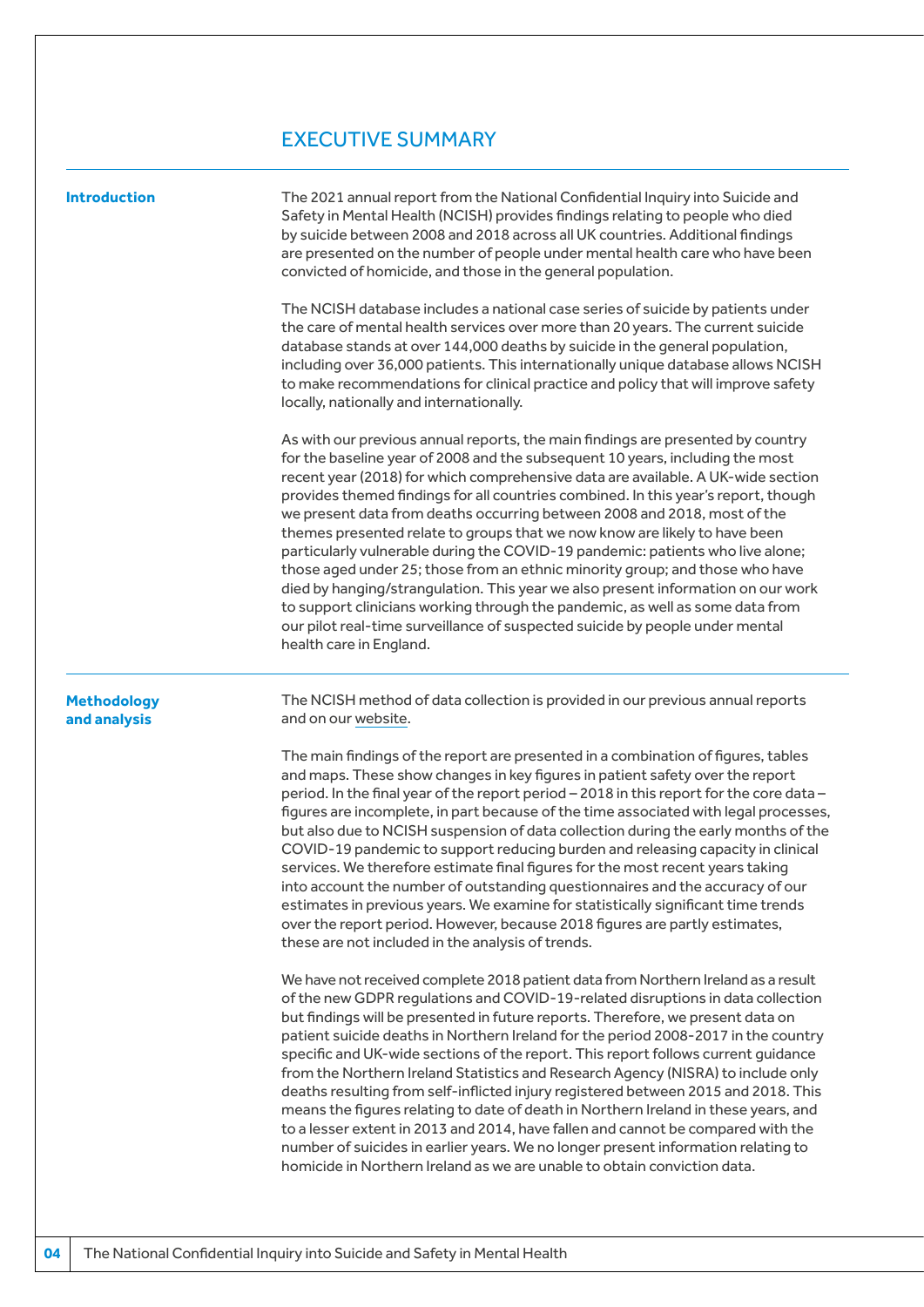|                                  | <b>KEY FINDINGS</b>                                                                                                                                                                                                                                                                                                                                                                                                                                                                                                                                                                                                                                                                                                                                                                                                                     |
|----------------------------------|-----------------------------------------------------------------------------------------------------------------------------------------------------------------------------------------------------------------------------------------------------------------------------------------------------------------------------------------------------------------------------------------------------------------------------------------------------------------------------------------------------------------------------------------------------------------------------------------------------------------------------------------------------------------------------------------------------------------------------------------------------------------------------------------------------------------------------------------|
| <b>Suicide numbers and rates</b> | I. Suicide rates in the general population in the UK show a recent rise in most<br>countries since 2016 or 2017, the exception being Northern Ireland where a change<br>in the coding of drug-related deaths has led to lower figures. Differences in suicide<br>rates remain between the UK countries, though recent rates in Northern Ireland<br>are not comparable due to changes in the death coding process. The largest<br>between-country differences in rates over the 11-year report period were in young<br>adults; and in Northern Ireland the highest rates were in this group. In the other UK<br>countries, the highest rates were in middle aged groups but in Scotland rates were<br>highest in people in their late 30s and 40s while in England and Wales rates were<br>highest in people in their 40s and early 50s. |
|                                  | II. There were 1,601 suicides by people under mental health care in the UK in 2018,<br>this figure having fallen in recent years. Over the whole report period 2008-2018,<br>there were 18,029 patient suicides, 27% of all suicides in the general population,<br>although this percentage was higher in Scotland and lower in Wales. In 2018 the<br>number of patient suicides rose in England. However, the increase was not reflected<br>in the rate of suicide among patients under mental health care, where there has<br>been a continued fall since 2011, i.e. taking into account the total number of people<br>under mental health care.                                                                                                                                                                                      |
| <b>Method of suicide</b>         | III. The commonest method of suicide by patients was hanging/strangulation,<br>accounting for 825 patient deaths UK-wide in 2018 (excluding Northern Ireland),<br>over half (52%) of all patient suicides. Over the report period, the number of deaths<br>by hanging/strangulation increased, most markedly in female patients and those<br>aged under 25.                                                                                                                                                                                                                                                                                                                                                                                                                                                                             |
|                                  | IV. The second commonest suicide method among patients was self-poisoning,<br>accounting for 335 deaths in 2018, almost a quarter (22%) of patient suicides.<br>The number of deaths by self-poisoning among patients has fallen over the report<br>period. The main substances taken in fatal overdose were opiates/opioids and<br>the main source (where known) was by prescription.                                                                                                                                                                                                                                                                                                                                                                                                                                                  |
|                                  | V. Suicides by methods resulting in multiple injuries (jumping from a height or in<br>front of a train) accounted for an average of 222 patient deaths per year. The number<br>of deaths by jumping/multiple injuries has fallen since 2013.                                                                                                                                                                                                                                                                                                                                                                                                                                                                                                                                                                                            |
| <b>Clinical care</b>             | VI. There were 74 suicides by mental health in-patients in the UK (excluding<br>Northern Ireland) in 2018, around 4% of all patient suicides, continuing a downward<br>trend since 2011. The lower number of in-patient suicides in the last few years has<br>mostly been due to reductions in England. Over the report period around a third<br>of in-patient suicides took place on the ward itself. Many ofthese deaths were by<br>hanging/strangulation from low-lying ligature points.                                                                                                                                                                                                                                                                                                                                             |
|                                  | VII. There were 179 deaths by suicide in the 3 months after hospital discharge in<br>the UK (excluding Northern Ireland) in 2018, 13% of all patient suicides, a small<br>increase since the previous year, in the context of an overall downward trend.<br>The highest risk was in the first 1-2 weeks after discharge and the highest number<br>of deaths occurred on the second full day after discharge.                                                                                                                                                                                                                                                                                                                                                                                                                            |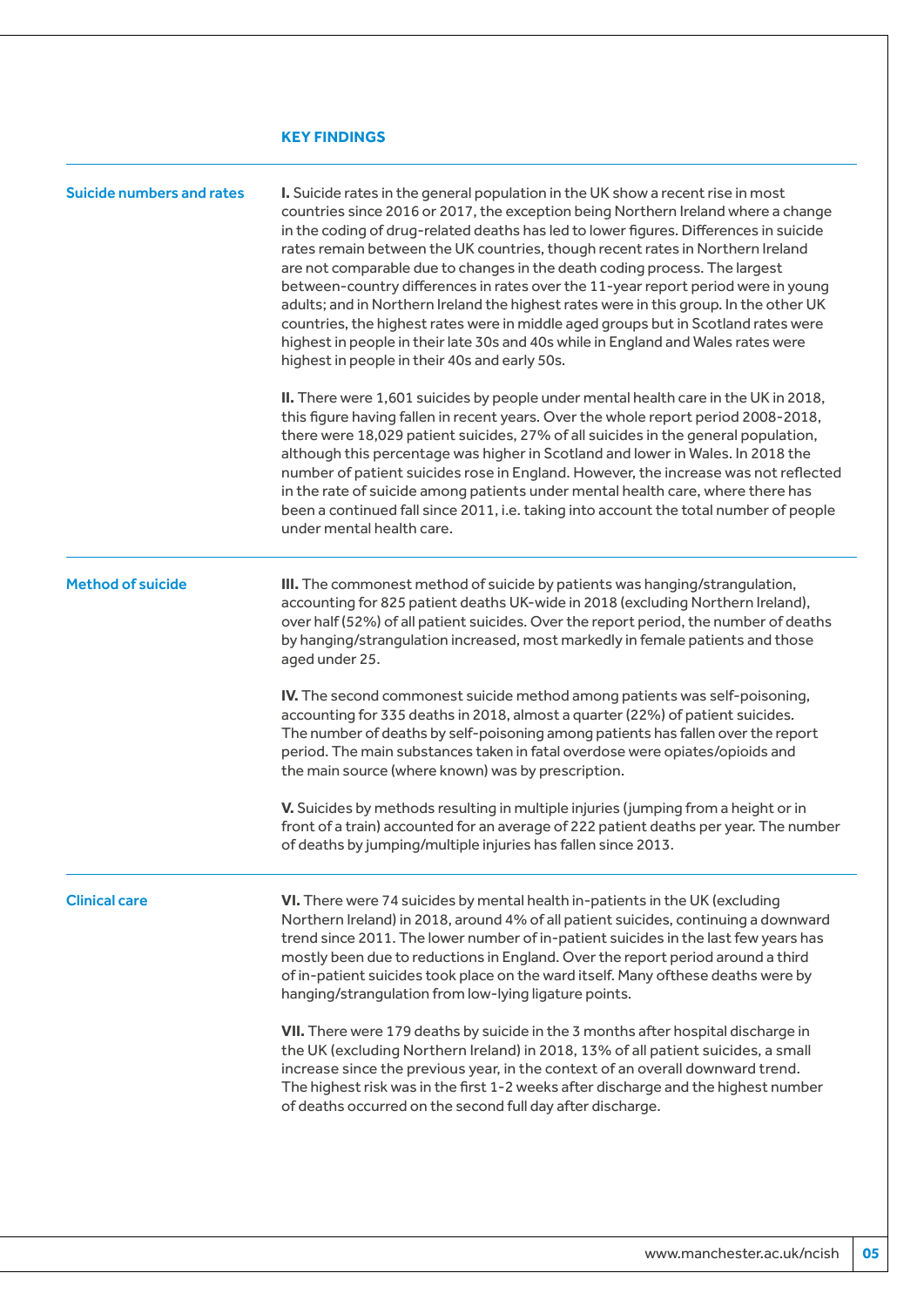| <b>Suicide by patients</b><br>who lived alone             | VIII. There were 746 deaths per year on average by patients who lived alone over<br>the period 2008-2018, nearly half (48%) of all patient suicides. The number fell over<br>the report period, though figures in 2017 and 2018 show a rise in men.                                                                                                                                                                                                                                                                                                                                                                                                                                                                                                                                                          |
|-----------------------------------------------------------|--------------------------------------------------------------------------------------------------------------------------------------------------------------------------------------------------------------------------------------------------------------------------------------------------------------------------------------------------------------------------------------------------------------------------------------------------------------------------------------------------------------------------------------------------------------------------------------------------------------------------------------------------------------------------------------------------------------------------------------------------------------------------------------------------------------|
|                                                           | IX. These patients were more likely to be aged over 45, unemployed, on long-term<br>sick leave, and single or widowed than those who did not live alone. More had<br>experienced recent financial difficulties and relationship break-up.                                                                                                                                                                                                                                                                                                                                                                                                                                                                                                                                                                    |
|                                                           | X. These patients had more conventional risk factors for suicide including previous<br>self-harm and alcohol and drug misuse than those who did not live alone. They<br>also had higher rates of psychiatric and physical co-morbidity, most commonly<br>musculoskeletal disease, cardiovascular disease, and chronic pain.                                                                                                                                                                                                                                                                                                                                                                                                                                                                                  |
| <b>Suicide by patients from</b><br>ethnic minority groups | XI. There were 107 deaths per year in patients from ethnic minority groups,<br>7% of all patient suicides. There was no overall trend over the report period.                                                                                                                                                                                                                                                                                                                                                                                                                                                                                                                                                                                                                                                |
|                                                           | XII. There were differences between ethnic groups in social and clinical characteristics<br>that could be important to suicide prevention. Patients from a South Asian<br>background were less likely to be unmarried or living alone and they had high rates<br>of affective disorder. Black Caribbean and Black African patients were more likely<br>to live alone and had the highest rates of schizophrenia and other delusional<br>disorders and previous violence. Black Caribbean patients also had higher rates<br>of alcohol and drug misuse. Chinese patients were more often female and had<br>a short history of psychiatric illness. Patients from a multiple/mixed ethnic<br>background had higher rates of personality disorder, co-morbidity and previous<br>self-harm and substance misuse. |
| Suicide in children, young<br>people, and young adults    | XIII. There were 626 deaths per year on average in people aged under 25 (10-24<br>year) in the general population, though the number was higher in 2017 and 2018.<br>Around a fifth (21%) were patients under the care of mental health services. The<br>number of young patients who died by suicide increased over the report period,<br>particularly in those aged 15-17 and in female patients.                                                                                                                                                                                                                                                                                                                                                                                                          |
|                                                           | XIV. Compared to older patients, children and young people who died by suicide<br>were more likely to die by hanging/strangulation and jumping/multiple injuries<br>and less likely to die by self-poisoning. The number of deaths by hanging/<br>strangulation in this group increased over the report period.                                                                                                                                                                                                                                                                                                                                                                                                                                                                                              |
|                                                           | XV. Diagnoses of personality disorder, drug dependence/misuse and eating<br>disorders were more common. A third had a combination of previous self-harm,<br>co-morbidity and a history of substance misuse.                                                                                                                                                                                                                                                                                                                                                                                                                                                                                                                                                                                                  |
|                                                           |                                                                                                                                                                                                                                                                                                                                                                                                                                                                                                                                                                                                                                                                                                                                                                                                              |
|                                                           |                                                                                                                                                                                                                                                                                                                                                                                                                                                                                                                                                                                                                                                                                                                                                                                                              |
|                                                           |                                                                                                                                                                                                                                                                                                                                                                                                                                                                                                                                                                                                                                                                                                                                                                                                              |
|                                                           |                                                                                                                                                                                                                                                                                                                                                                                                                                                                                                                                                                                                                                                                                                                                                                                                              |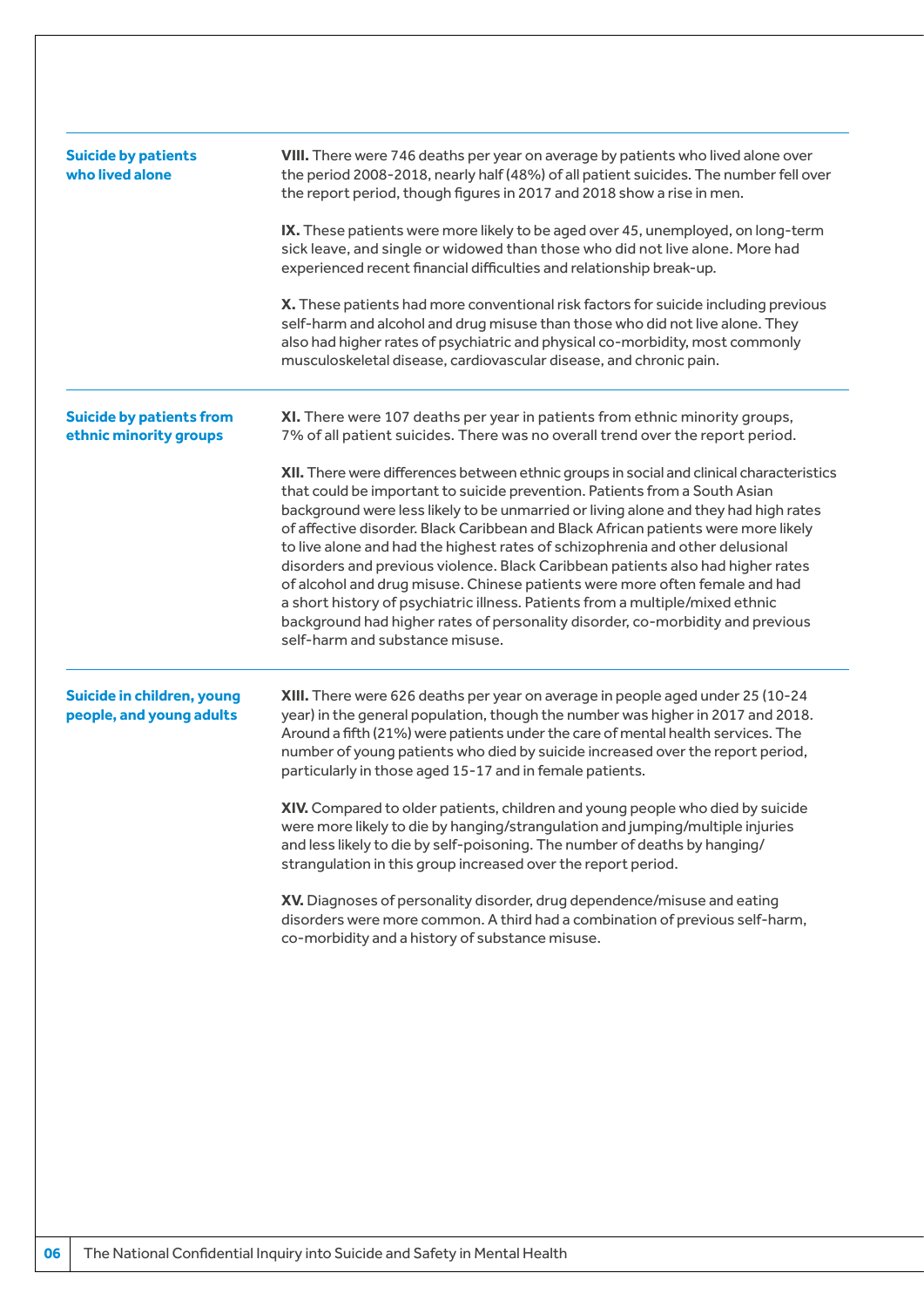| Suicide by hanging/<br>strangulation         | XVI. There were 3,080 deaths per year by hanging/strangulation in the general<br>population; 746 were by patients under mental health care. There was an increase<br>in the number of deaths by hanging/strangulation in both the general and patient<br>populations. The increase was seen in those aged under 25, particularly in women.<br>XVII. Patients who died by hanging/strangulation were more likely to be male,<br>employed and married than patients who died by other methods. Affective disorder<br>(bipolar disorder and depression) and adjustment disorders were common and they<br>were more likely to have been recently diagnosed with psychiatric illness. More had<br>been seen in an Emergency Department for self-harm in the preceding 3 months.<br>XVIII. These patients more often reported recent financial problems, relationship<br>break-up, and workplace problems. |
|----------------------------------------------|------------------------------------------------------------------------------------------------------------------------------------------------------------------------------------------------------------------------------------------------------------------------------------------------------------------------------------------------------------------------------------------------------------------------------------------------------------------------------------------------------------------------------------------------------------------------------------------------------------------------------------------------------------------------------------------------------------------------------------------------------------------------------------------------------------------------------------------------------------------------------------------------------|
| <b>Suicide prevention</b><br>during COVID-19 | XIX. There were 133 suspected suicide deaths that mental health trusts in<br>England told us about between 23rd March and 30th September 2020. This is not<br>a representative case series, being based on deaths notified to us voluntarily in<br>a pilot data collection of "real-time" surveillance of suspected suicides.<br>XX. Most deaths notified to us occurred in community (i.e. CMHT) rather than in<br>acute or crisis care settings.<br>XXI. Two thirds of the patients who died had reported adverse experiences related                                                                                                                                                                                                                                                                                                                                                              |
|                                              | to the pandemic, particularly feelings of anxiety, isolation, and loneliness.<br>XXII. Over a third had experienced disruption to their usual mental health care.                                                                                                                                                                                                                                                                                                                                                                                                                                                                                                                                                                                                                                                                                                                                    |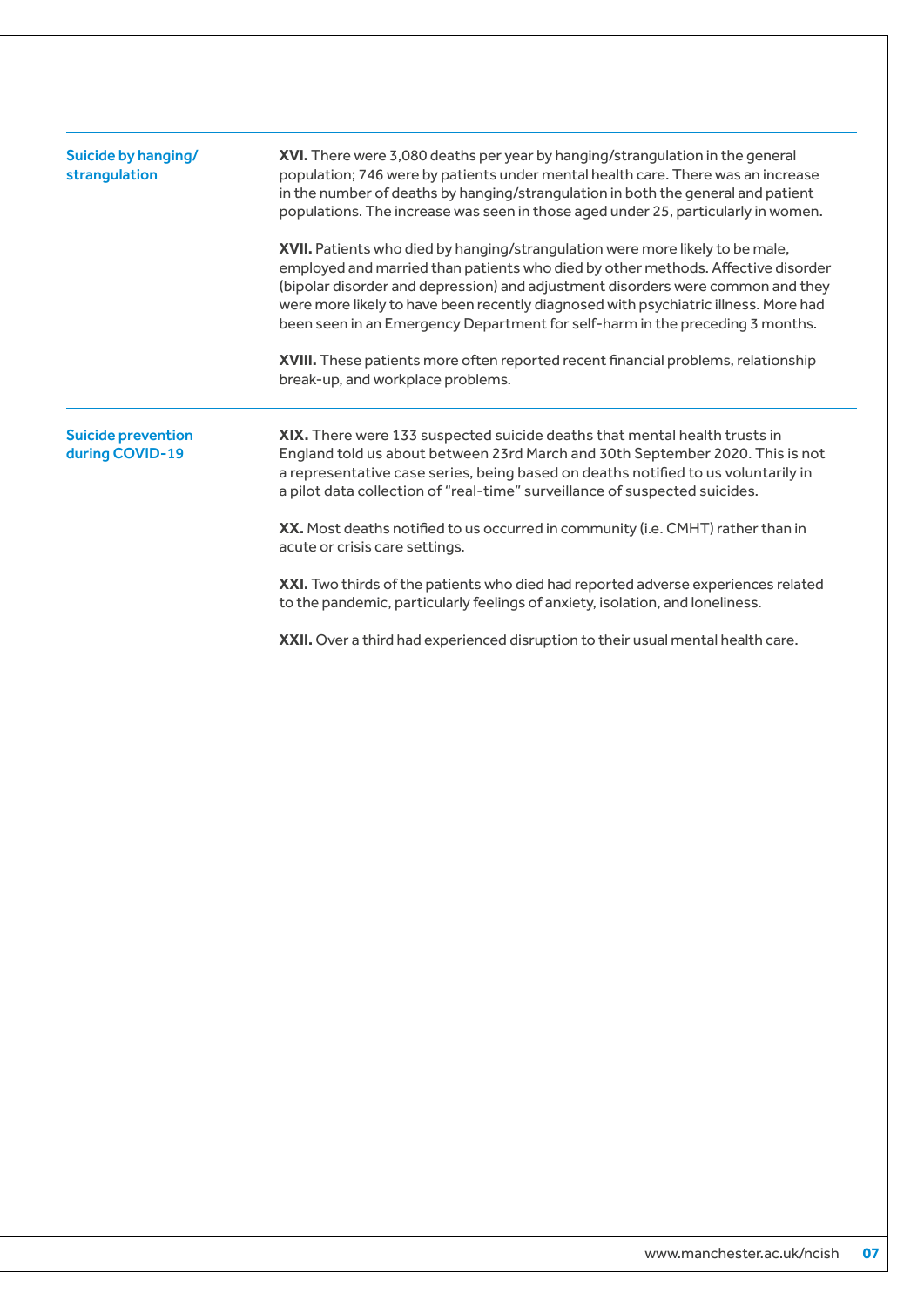#### PATIENTS WHO LIVE ALONE







SUICIDE BY HANGING/STRANGULATION IN THE UK





## CLINICAL MESSAGES

#### **1. Suicide by patients who live alone**

Clinicians need to be aware of the vulnerability of patients living alone, who represent approximately half of all patient suicides. Their increased risk arises both from their mental and physical ill-health and from factors weakening their ties with society, such as a lack of employment, recent relationship breakdowns and financial difficulties. Care packages devised by clinical services and other agencies for patients who live alone should address these clinical and social risks.

### **2. Suicide by patients from ethnic minority groups**

Clinical services should be aware that the suicide risk profile of patients differs between ethnic groups. Different suicide prevention approaches will be needed, in relation to severe mental illness or depression, alcohol or drug misuse, likely suicide method, or recent migration.

#### **3. Suicide in people aged under 25**

Clinical services should ensure that services for children, young people, and young adults have the skills to respond to the clinical complexity of many younger patients, including combinations of personality disorder diagnosis, eating disorder, self-harm and alcohol or drug misuse. These co-morbidities add to suicide risk but can act as a reason for non-acceptance by services designed for single conditions.

#### **4. Suicide by hanging/strangulation**

Clinical services should be aware of a continuing increase in suicide by hanging/strangulation among patients under mental health care. This is a difficult method to prevent outside institutional settings. Clinicians assessing risk should consider the factors associated with this method; recent risk factors such as self-harm, adverse life events and diagnosis of depression; apparent protective factors such as employment and marriage.

#### **5. Suicide prevention during COVID-19**

People under mental health care may be at risk during the pandemic. Some groups who have been especially vulnerable to the acute pandemic may need additional mental health support, as described above. Suicide prevention measures for services should particularly support those who are anxious, isolated or lonely. There should be a focus on patients who are receiving care under community services as well as in acute settings. It is important to minimise disruption to usual care where possible, making use of digital technology where this is appropriate.

### **6. Suicide prevention in mental health services**

Healthcare organisations can use our NCISH toolkit ['Safer Services](https://documents.manchester.ac.uk/display.aspx?DocID=40697)' to selfassess their services against our 10 key elements of safer care for patients. We recommend that responses be based on recent local audit data or equivalent evidence, and that each element is reviewed annually. Our toolkit has been updated to reflect the key findings and clinical messages within this report.